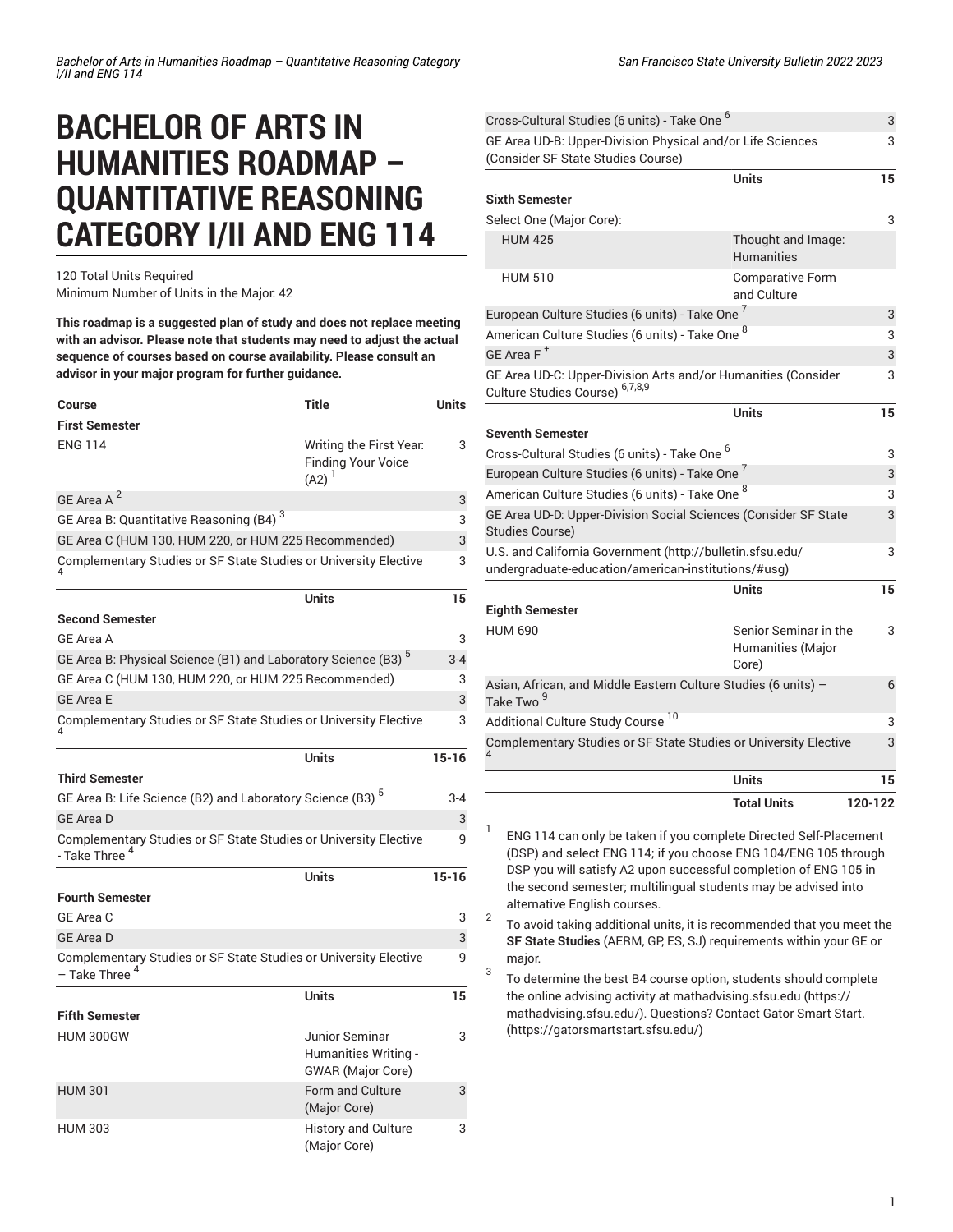#### 4 **Complementary Studies**

12 units of Complementary Studies are required of all candidates for the Bachelor of Arts degree in Humanities. These units must come from courses bearing a prefix other than HUM and not crosslisted with HUM. Humanities majors will be offered several pathways toward completing this requirement, each of which is designed to facilitate graduation in a timely manner. Humanities majors may, with the approval of a Humanities department advisor, elect to apply 12 units in a single foreign language of their choosing, courses taken in an approved study abroad program (e.g., CSU Study Abroad), courses taken as partial completion of a second major, a minor, or a certificate, or courses in a related discipline. Related disciplines typically include: African American Studies, American Indian Studies, American Studies, Anthropology, Art, Asian American Studies, Broadcast and Electronic Communication, Cinema, Classics, Comparative World Literature, Creative Writing, English, Foreign Languages, History, International Relations, Jewish Studies, Journalism, Liberal Studies, Middle East and Islamic Studies , Modern Greek Studies, Music , Philosophy, Political Science, Race and Resistance Studies, Theatre Arts, and Women and Gender Studies. These courses should either have a direct bearing on the study of the humanities, or they should be shown to deepen and enrich the study of humanities in particular and articulable ways. Up to nine units of Complementary Studies can count toward the major, leaving three other units to be met by another course in consultation with an advisor in the department. Advisors may use a slightly higher standard for complementary for the nine units that count for the major than for the three units that do not.

5 Consider taking a class combined with a laboratory or a separate lab to fulfill B3 if not already satisfied.

#### 6 **Cross-Cultural Studies (6 units)**

HUM 130 The Humanities: Major Works (3 units) (C2) or HUM 220 Values and Culture (3 units) (C2, GP) HUM 317/LS 317 Critical Animal Studies (3 units) HUM 320 Music, Ideas, and Culture (3 units) (UD-C) HUM 325/CMX 325 Comics and Culture (3 units) HUM 345 Humanism and Mysticism (3 units) (UD-C, GP) HUM 380 Nature and Human Values (3 units) (UD-C, ES) HUM 390 Images of Eroticism (3 units) (UD-C, GP) HUM 391 Images of Eroticism in Contemporary Culture (3 units) HUM 415 Contemporary Culture (3 units) (UD-C, GP) HUM 424/CWL 424 Multicultural Middle Ages (3 units) (UD-C) HUM 438 The Reading Experiment: The Power of the Book (3 units) HUM 440/LS 440 Mind, Body, and Culture (3 units) (UD-B) HUM 501/JS 501/PHIL 501 Judaism, Christianity, and Islam (3 units) (UD-C, GP)

HUM 510 Comparative Form and Culture (3 units) HUM 625/CMX 625 Advanced Readings in Comics (3 units)

#### 7 **European Culture Studies (6 units)**

HUM 315/HIST 315 History of Science from the Scientific Revolution (3 units) (UD-C, ES, GP)

HUM 348/HIST 348 Thought and Culture in Modern Europe (3 units) HUM 373 Biography of a City: European Cities (3 units) (UD-C, GP) HUM 378/MGS 378 Athens (3 units)

HUM 401/CLAS 410 Ancient Greek Literature (3 units) (UD-C) HUM 402/CLAS 415 Ancient Roman Literature (3 units) (UD-C) HUM 403/HIST 330 The Early Middle Ages (3 units) HUM 404/HIST 331 The High Middle Ages (3 units) HUM 407 Romanticism and Impressionism (3 units) HUM 410 The Modern Revolution (3 units) HUM 423/CWL 423 Going Medieval: Medieval Literature and Contemporary Adaptations (3 units) (UD-C) HUM 426/CWL 426 Literary Orients and Orientalisms, Classical to Contemporary (3 units) (GP, SJ) HUM 432/PHIL 432 Nietzsche and Postmodernism (3 units) (UD-C)

HUM 434/JS 414/PLSI 434/PHIL 434 Arendt and Heidegger (3 units) HUM 550 The Art of Autobiography (3 units)

### 8 **American Culture Studies (6 units)**

HUM 225 Values in American Life (3 units) (C2, AERM) HUM 340/A U 302 Bay Area Culture (3 units) UD-C, AERM, ES, GP) HUM 371 Biography of a City: Latin American Cities (3 units) (UD-C, GP)

HUM 375 Biography of a City: United States Cities (3 units) (UD-C, GP) HUM 376 San Francisco (3 units) (UD-C, ES)

HUM 441/JS 441/HIST 441 American Jews and Popular Culture (3 units) (AERM)

HUM 450/AMST 410 California Culture (3 units) (UD-C) HUM 455 Humanities of the Americas (3 units) (UD-C, GP) HUM 470 American Autobiography (3 units)

HUM 480/HIST 480 Thought and Culture in America to 1880 (3 units) HUM 481/HIST 481 Thought and Culture in America: 1880 to the Present (3 units)

HUM 485/AMST 310 The Arts and American Culture (3 units) (UD-C, AERM)

HUM 490 American Images: Photography and Literature (3 units) (UD-C)

#### 9 **Asian, African, and Middle Eastern Culture Studies (6 units)**

HUM 205/ARTH 205 Asian Art History (3 units) (C1, GP) or HUM 271/CHIN 271 The Classic Chinese Novel in Contemporary Pop Culture (3 units) (C2, GP, SJ)

HUM 360 Styles of African Cultural Expression (3 units) HUM 370 Biography of a City: Asian Cities (3 units) (UD-C, GP) HUM 374 Biography of a City: African and Middle Eastern Cities (3 units) (UD-C, GP)

HUM 379 Jerusalem (3 units) (UD-C, GP)

HUM 527 Japan and Modernity (3 units) (GP)

HUM 530 Chinese Civilization (3 units) (UD-C, GP)

HUM 531 Images of Modern China (3 units) (UD-C, GP)

HUM 532/CWL 432 From Ghost Stories to Short Stories: Japanese Fiction in Comparative Contexts (3 units) (UD-C, GP)

HUM 582/CLAS 582/HIST 370 Tales from Ancient India: Hinduism and Buddhism (3 units) (UD-C, GP)

HUM 586/HIST 374 Bollywood and Beyond: Indian History Through Film (3 units)